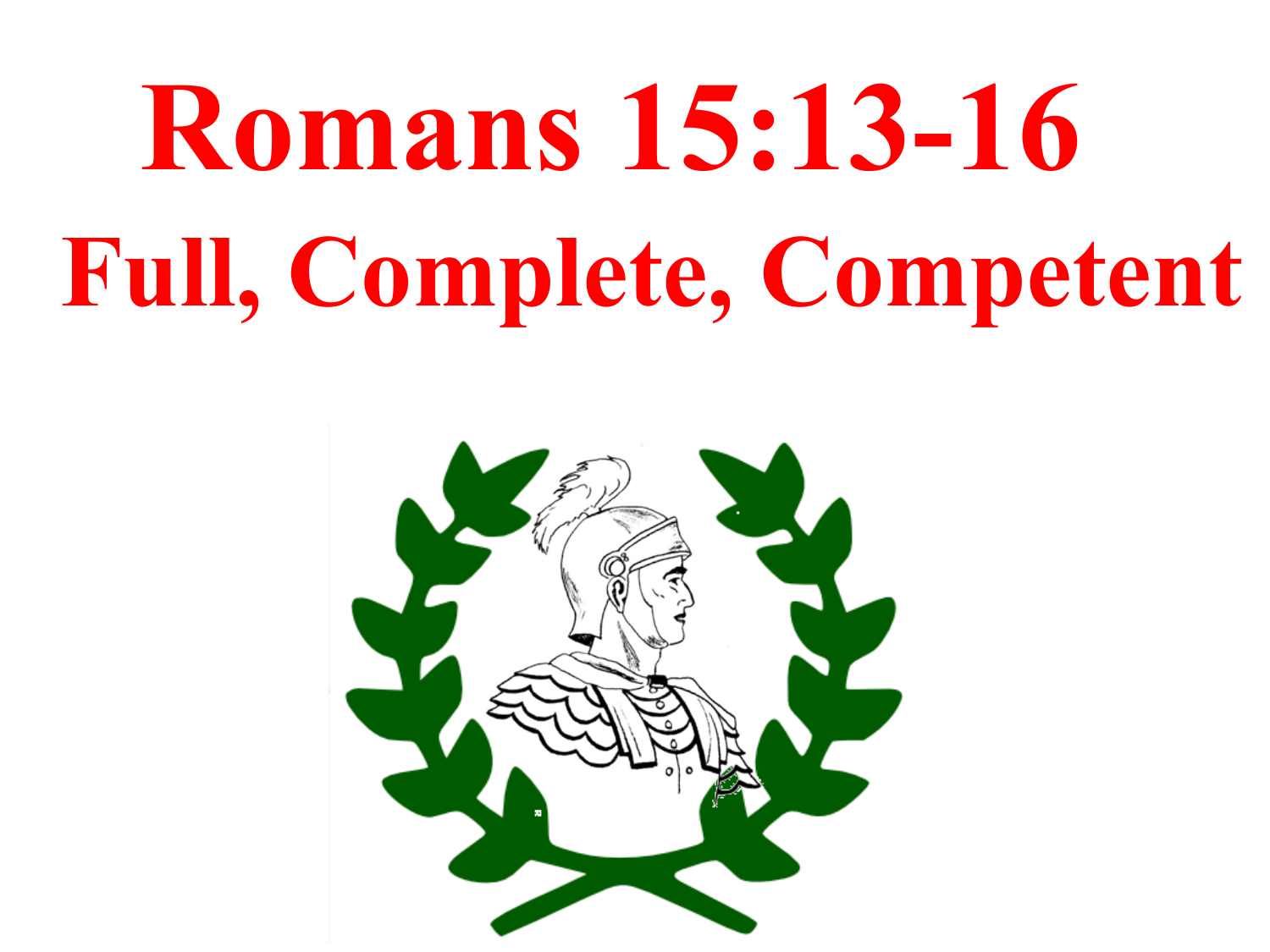- **Vs. 13**  A transitional benediction of sorts
- Paul has concluded his "arguments" to persuade the two schools of thought to come together under one banner – the banner of "Christ alone". Throughout this treatise of Romans, he has spoken to the **Gentiles** of the historical value of the **Jewish** element in the church, and he has spoken to the **Jewish** element of the value of the **Gentiles** to the future plans of God. The Jews provided doctrinal stability, and the Gentiles provided a new, refreshing openness and enthusiasm for the Gospel and for evangelism! Together, they will be equally yoked to the purposes of God to conquer the world!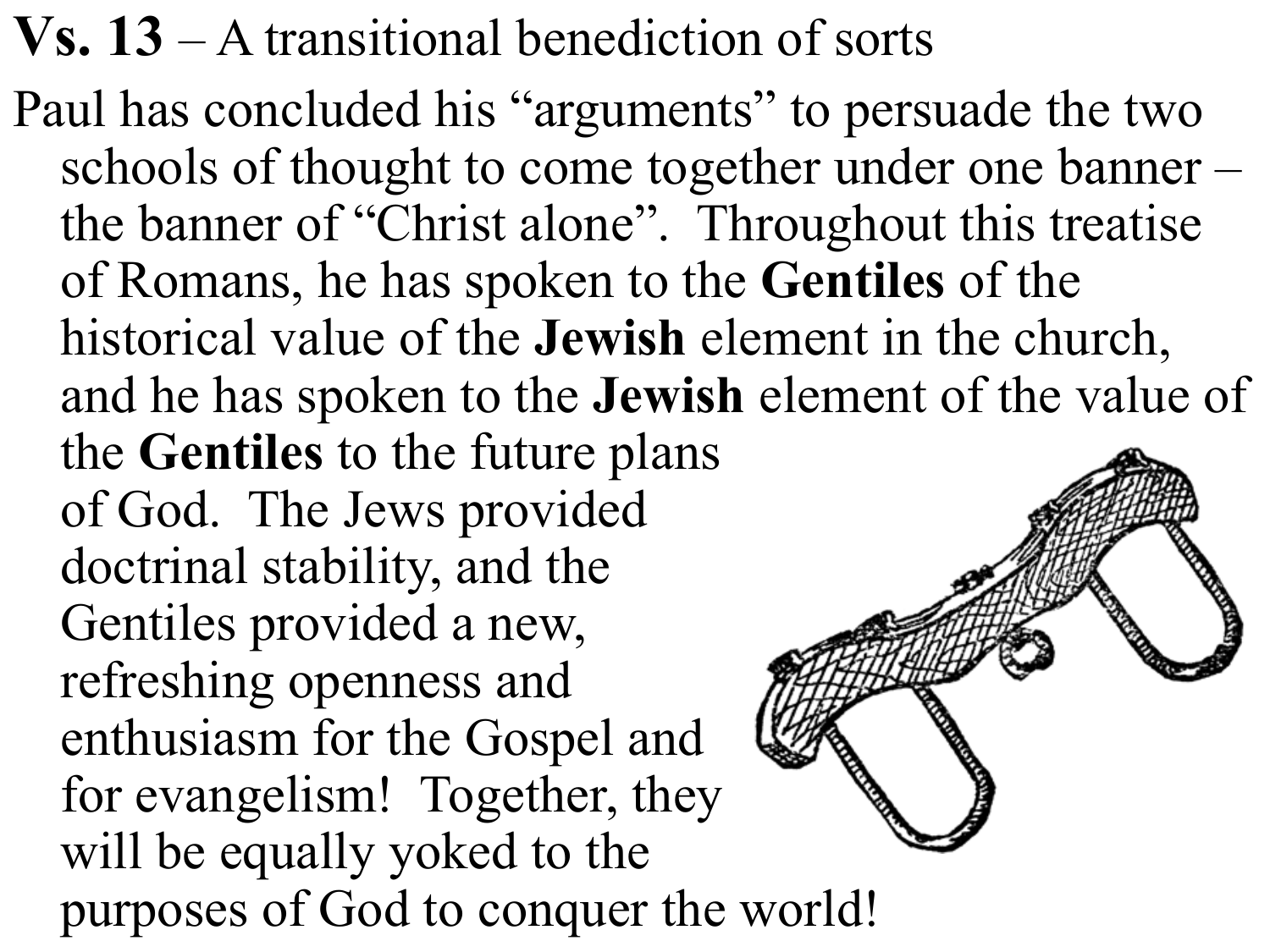## **Vs. 13** cont… – A transitional benediction

If the two sides will listen to Paul and come together through heeding his incontrovertible arguments, they will be blessed with God's unique "*hope*", "*joy*", "*peace*", and "*trust*". These are powerful emotions - absolutely motivational in creating an "overflow" of true spiritual energy! The great commission *runs on*  spiritual energy! It is in this inner emotional environment of *hope* – of this spiritual optimism that the Holy Spirit does His most powerful work!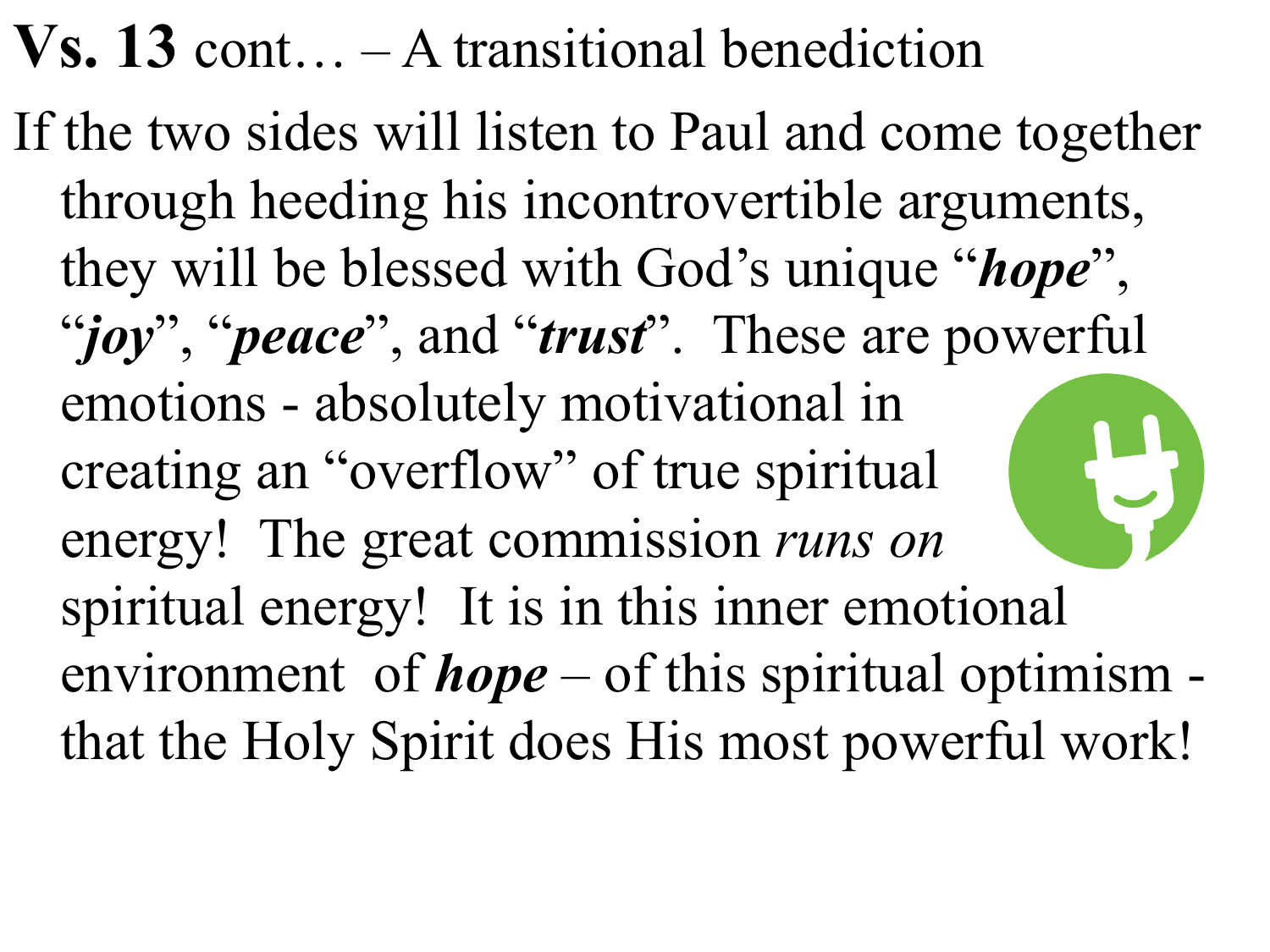What is it that the power of the Spirit does in individual Christians?

- **Gal. 5:22 -** Fruit Love, joy, peace, patience, kindness, goodness, gentleness, faithfulness, self-control / perseverance, knowledge, forgiveness, etc…
- **2 Pet. 1:3-11**  *"…through them* (the fruit) *you might participate in the Divine Nature and escape the corruption in the world… in increasing measure*" **(v.4, 8)**!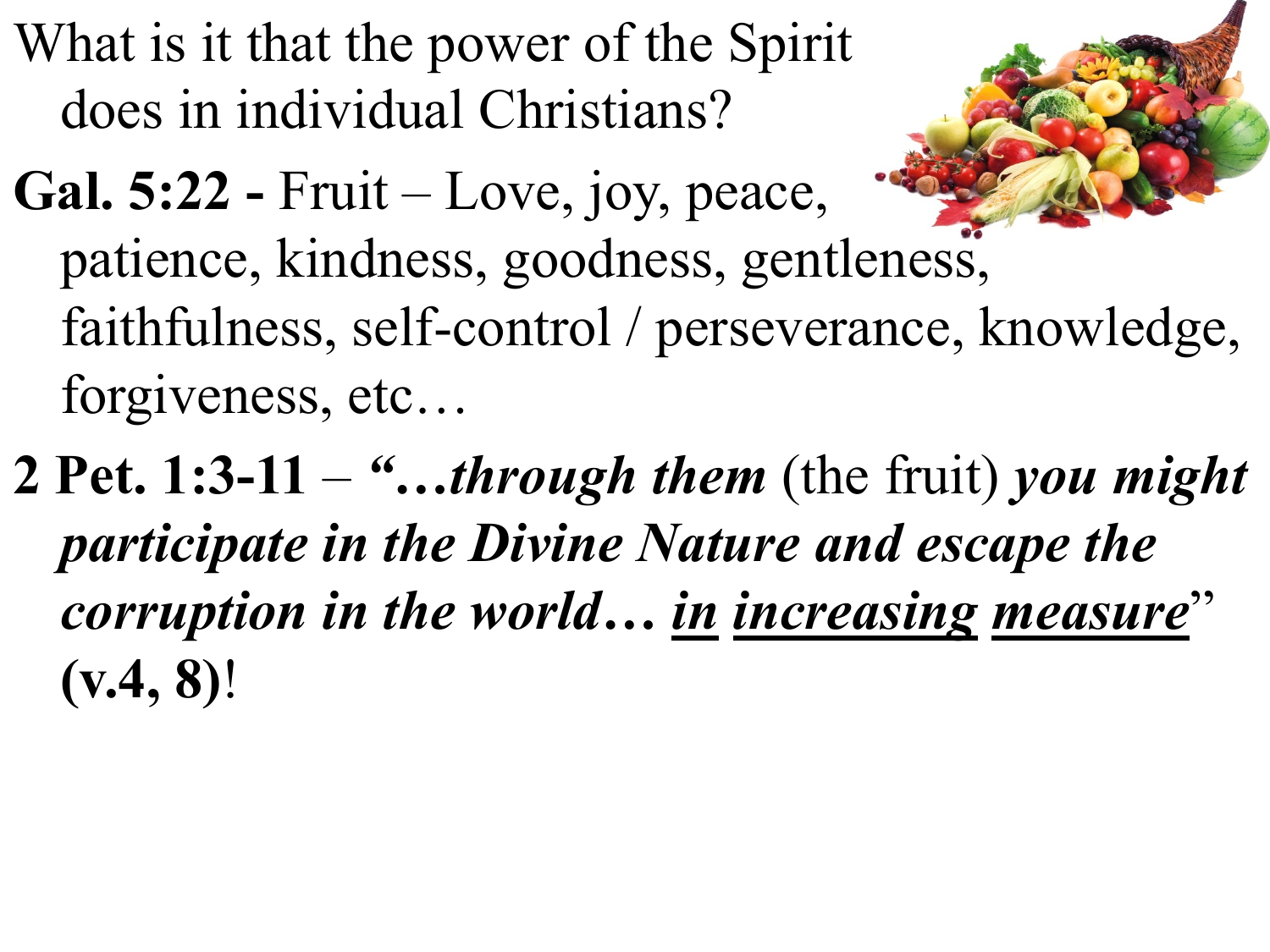$\bf{V}s. 14 - He (Paul)$  has given them the information that they need to succeed in their new life! He is "convinced" of their ultimate success! His optimism is not based upon His knowledge of human beings, but upon the work of the Holy Spirit. His confidence is not in them, but in God!

Who do you have confidence in?! Yourself? Others? God?



**[Ph'p 1:6] -**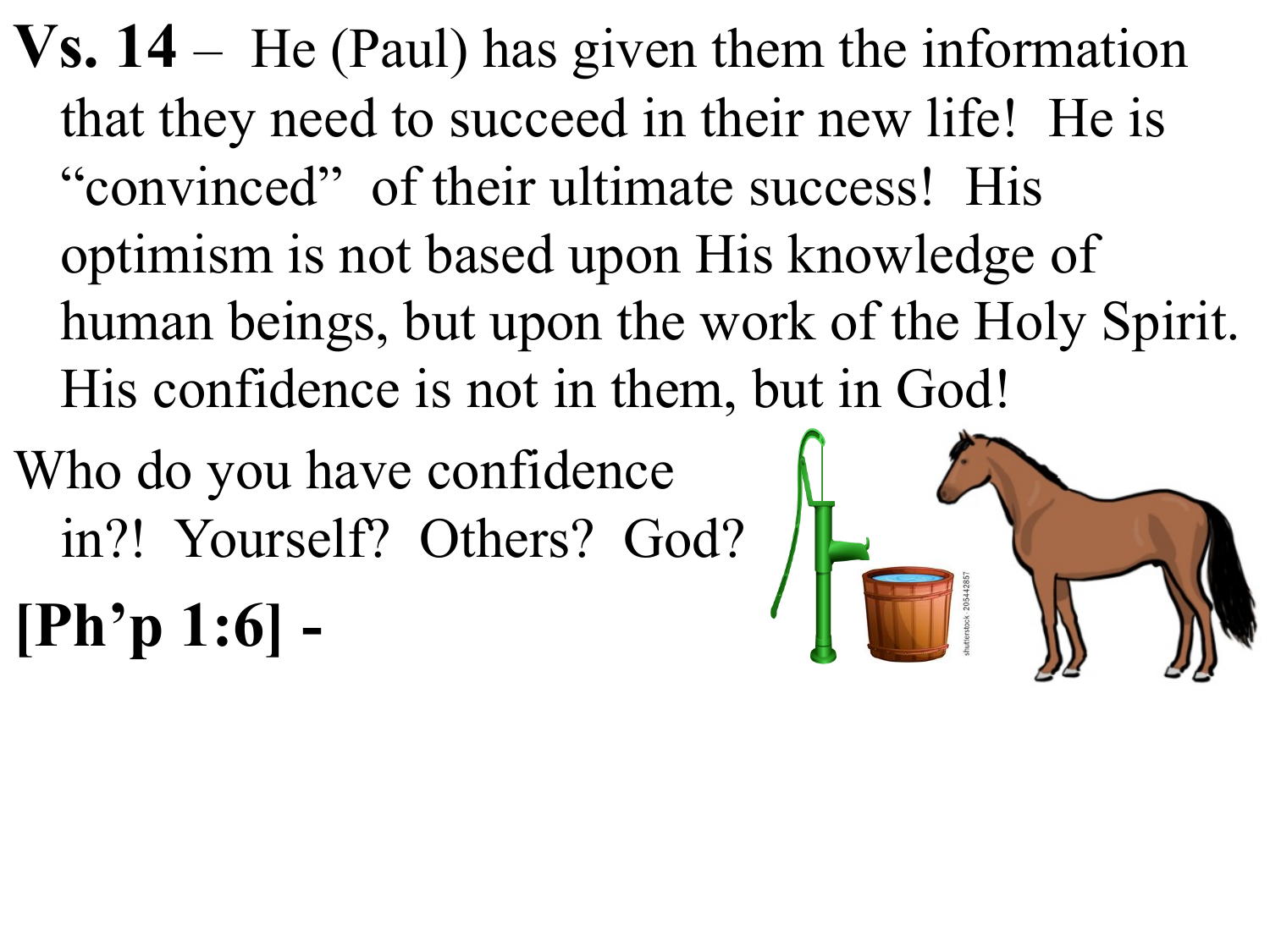Competency comes from

- 1) biblical **knowledge**,
- 2) combined with obedience **(goodness)**,
- 3) combined with **hope**.
- Competency in following Jesus requires all three of these elements. Together they create a synergy in a person that is necessary in following Jesus successfully. If any one of these elements are missing, *the synergy of competence is robbed of its energy!*
- **Synergy** The combined power of a group of things working together that is greater than the power of each separate thing by itself.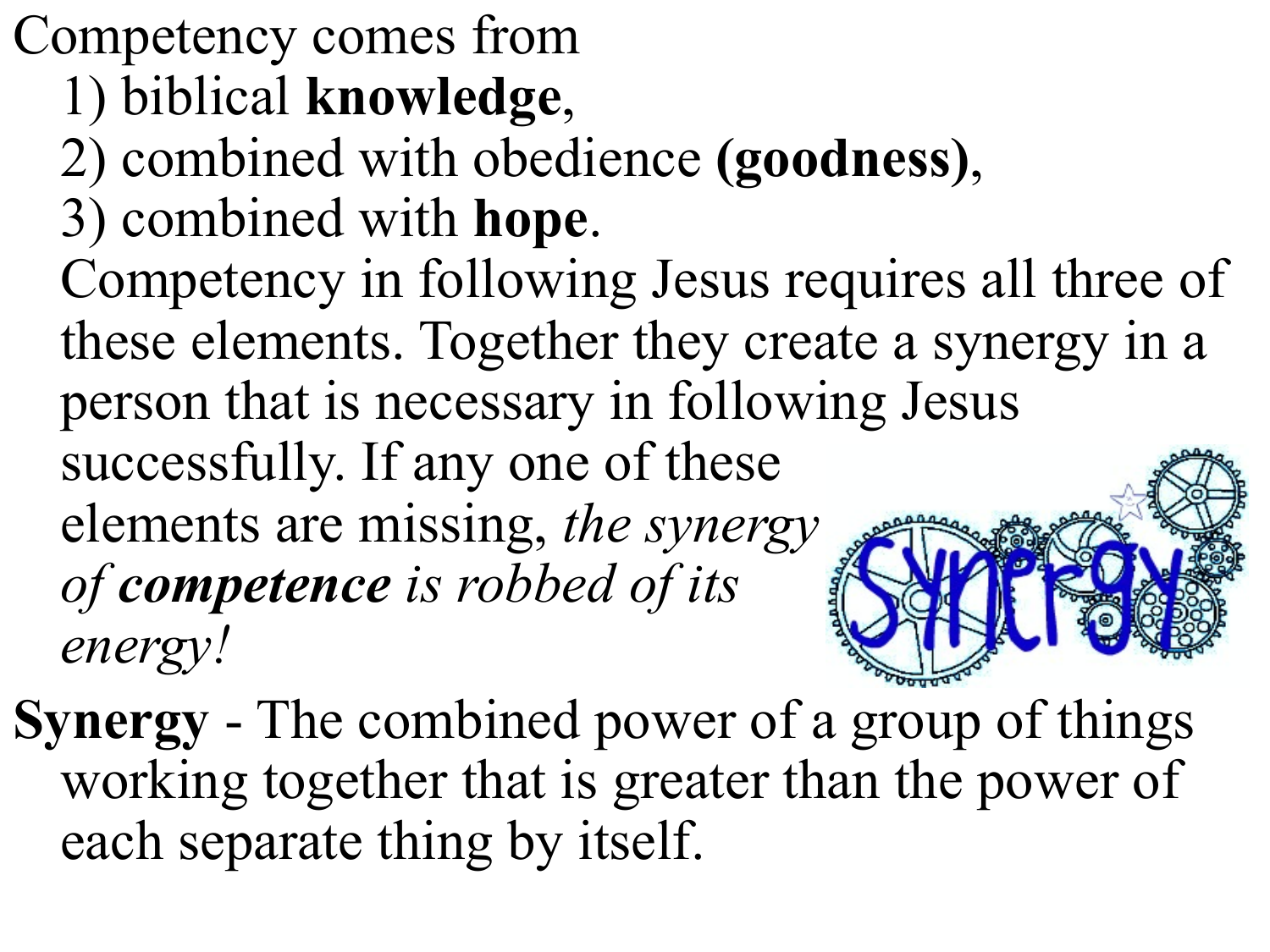- The **hope** that is so necessary to achieving success in the purposes of God, springs from
- **1) personally** exercising the character of God (Fruit of the Spirit) and also
- 2) from *observing* the character of God (Fruit of the Spirit) exercised by **other believers** in the community, at church, and at home. Hope creates encouragement which then generates energy, and *many* are made hopeful when people truly love each other! Corporate hope is wonderful to experience and very useful to God!

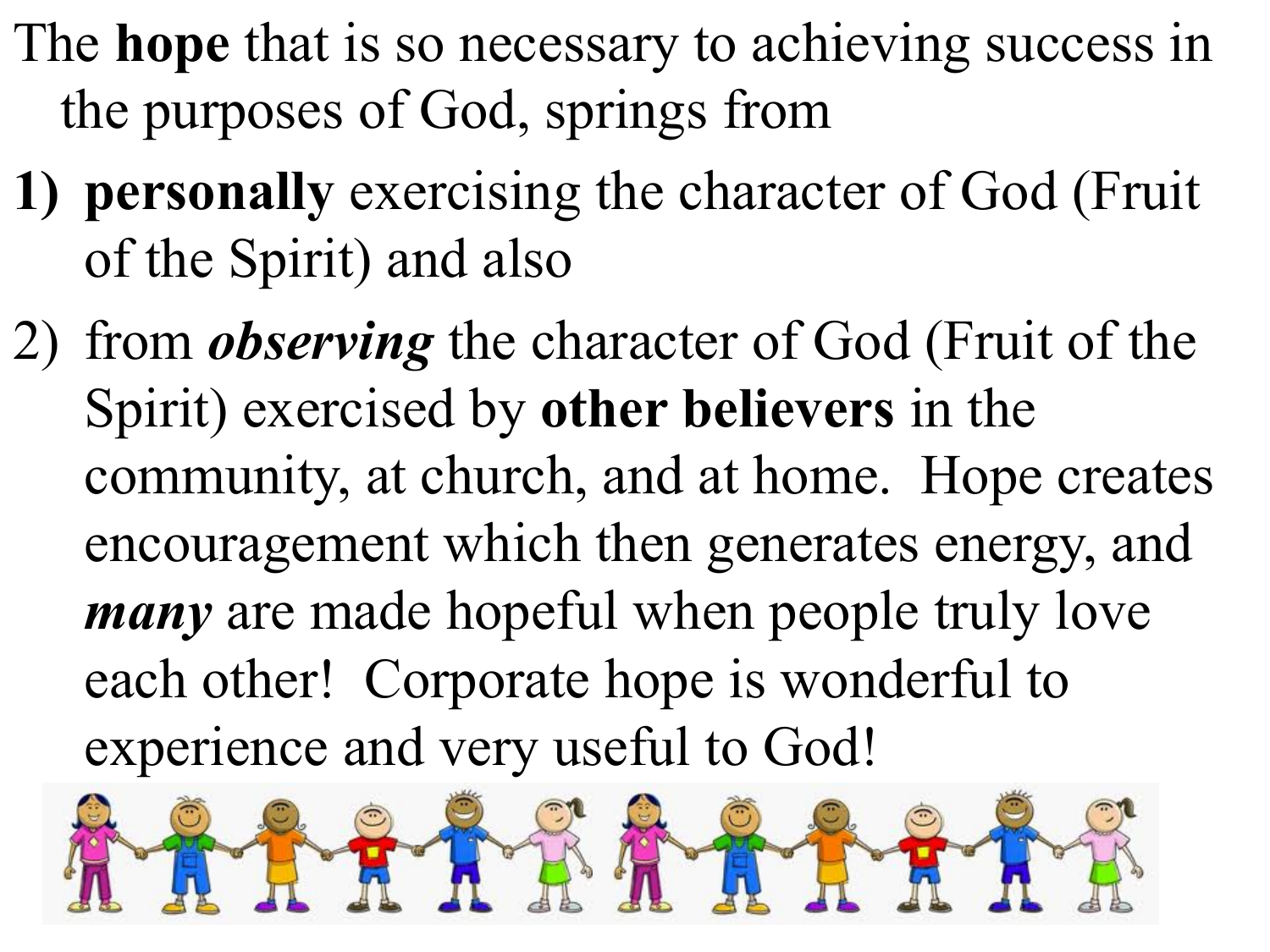. The observation of people loving people and truly caring for them is a beautiful and encouraging thing! It creates  $\frac{1000}{\frac{1}{100}}$ **hope ("I'm connected to something epically authentic and important"),** and hope generates **energy** as *the many* (the church) *are made hopeful because* they observe that the people in the church are continually, consistently, loving each other in word and in action!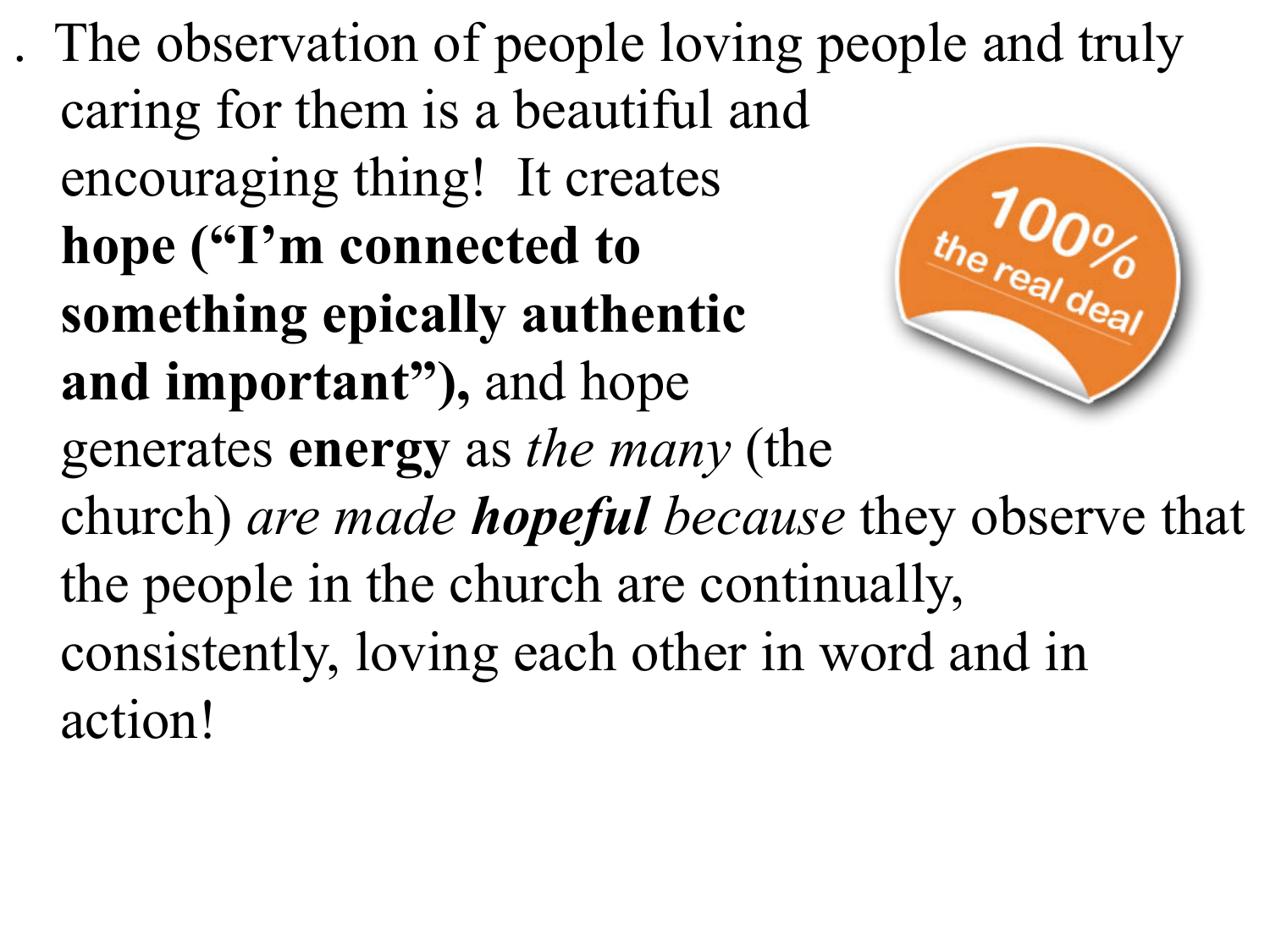## **Vs. 16** – "*I have written you quite boldly on some points, as if to remind you of them again...*"

Paul has made his theological arguments, but they had previously heard all of this before and knew where he stood on these matters! But now they (and we) had it in writing and it has proven invaluable in the church's understanding that Christ stands alone in salvation.

Moses does not stand alongside, but behind Jesus! Nothing can be added to His salvation to supplement or enhance it! It is perfect and complete in itself! All salvation requires is obedience to the will of God by conformity with the character of God. \*Salvation is the plant, created by God and perfect in itself. Our **obedience** is like water to the plant. Without water, a plant withers away and dies. Likewise, without obedience, salvation withers away and dies. \*Parable of the sower